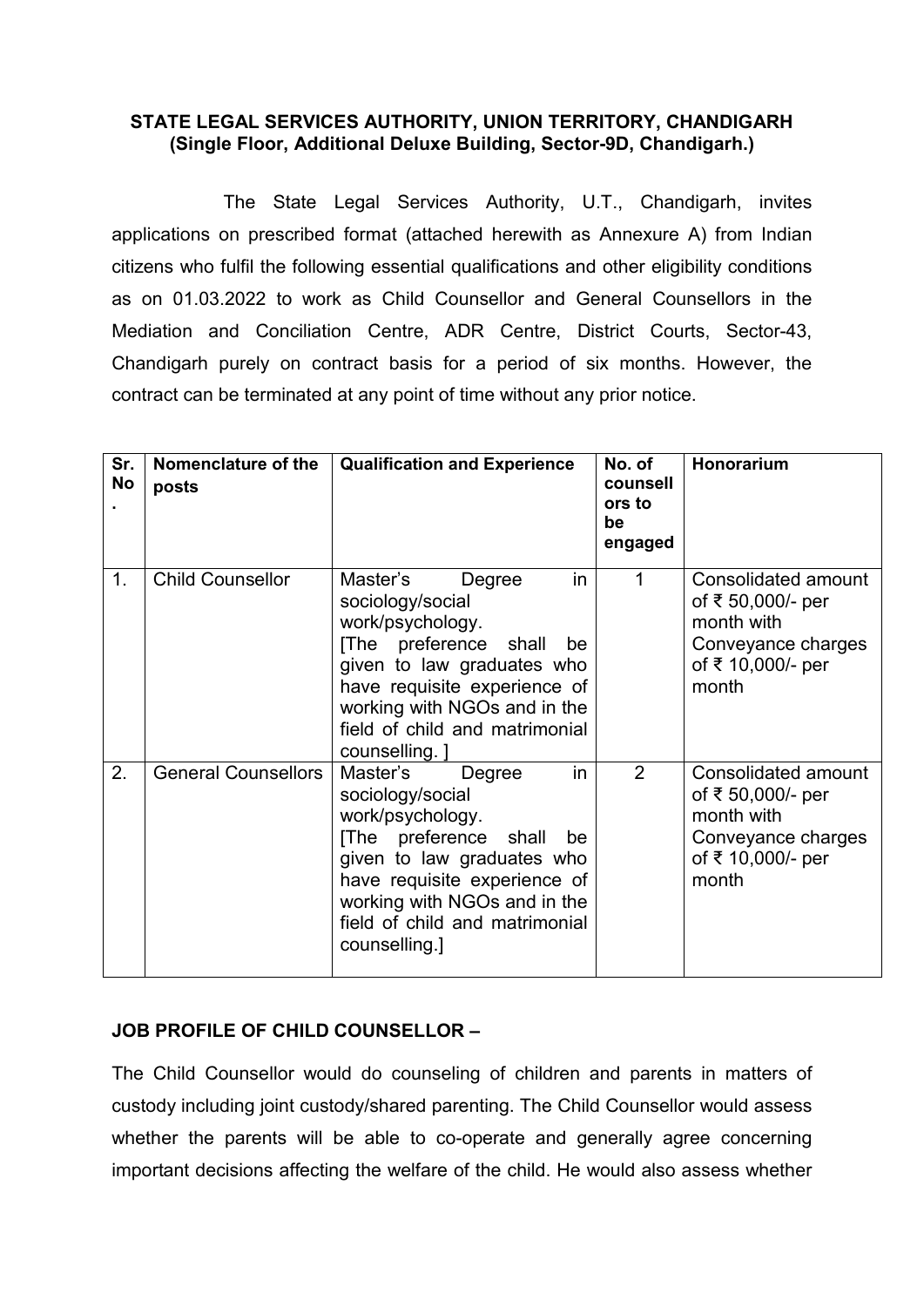each of the parents is willing and able to facilitate and encourage a close and continuing relationship between the child and the other parent. The Child Counsellor would also assess whether the parents are able to jointly design and implement a day to day care plan that fosters stability. The Child Counsellors would also assess the child's existing relationship with each parent, siblings and other persons who may significantly affect the child's welfare. He would also do counseling of children in cases/matters affecting the children.

## JOB PROFILE OF GENERAL COUNSELLORS –

The General Counsellors would do counseling in matrimonial disputes, matters relating to women and children, senior citizens etc. Many complaints are received from senior citizens on account of family disputes. The General Counsellors would help couples to understand the source of their conflicts and try to resolve them. They would help address and resolve issues that couples may not realize are the core of their problems. They would analyze the behavioral patterns of couples and identify those who lead the conflict, in order to get resolved the disputes. .

## SELECTION CRITERIA

Selection shall be made on the basis of interview/interaction. Knowledge, experience and expertise in relevant field shall be assessed during the course of Interview/interaction. The State Authority shall reserve the right to shortlist the applications on the basis of the criteria fixed by the Authority.

## **DOCUMENTATION**

- 1. The attested copies of documents from a Gazetted Officer i.e. I.D. Proof, Date of Birth, all Certificates of Educational Qualification/Experience, and other Certificates relied up are to be attached with the application form.
- 2. The last date for submission of application is 24.03.2022 till 05:00 PM.
- 3. Any application received after the last date shall not be entertained under any circumstances. The SLSA, U.T., Chandigarh shall not be responsible for any delay including of postal/courier services.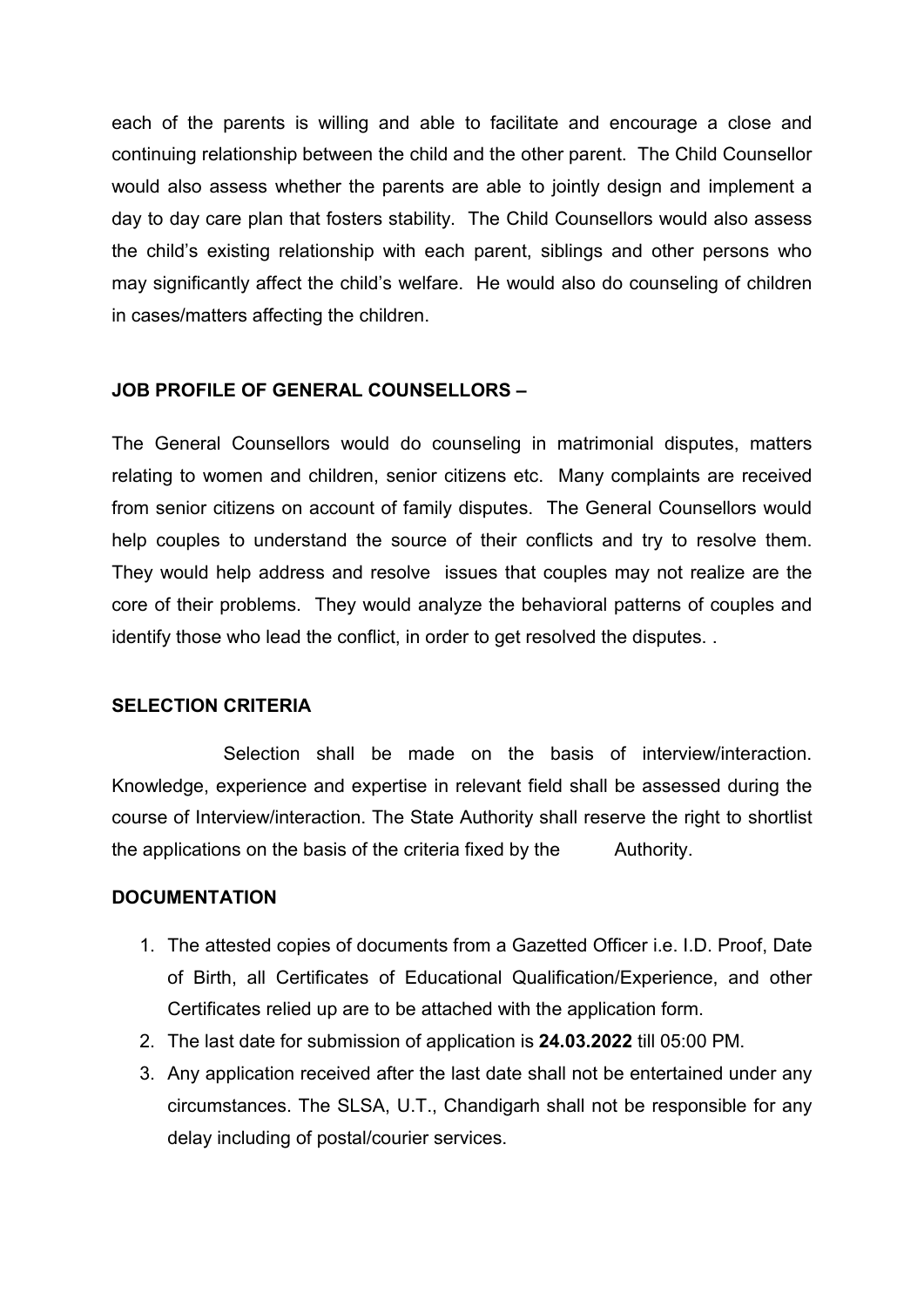4. A candidate must not exceed the age of 62 years as on the last date of receipt of application and must be a citizen of India. However, the condition of upper age limit may be relaxed by the Competent Authority in case of deserving candidate.

Sd/-

Surender Kumar Member Secretary, State Legal Services Authority, U.T., Chandigarh.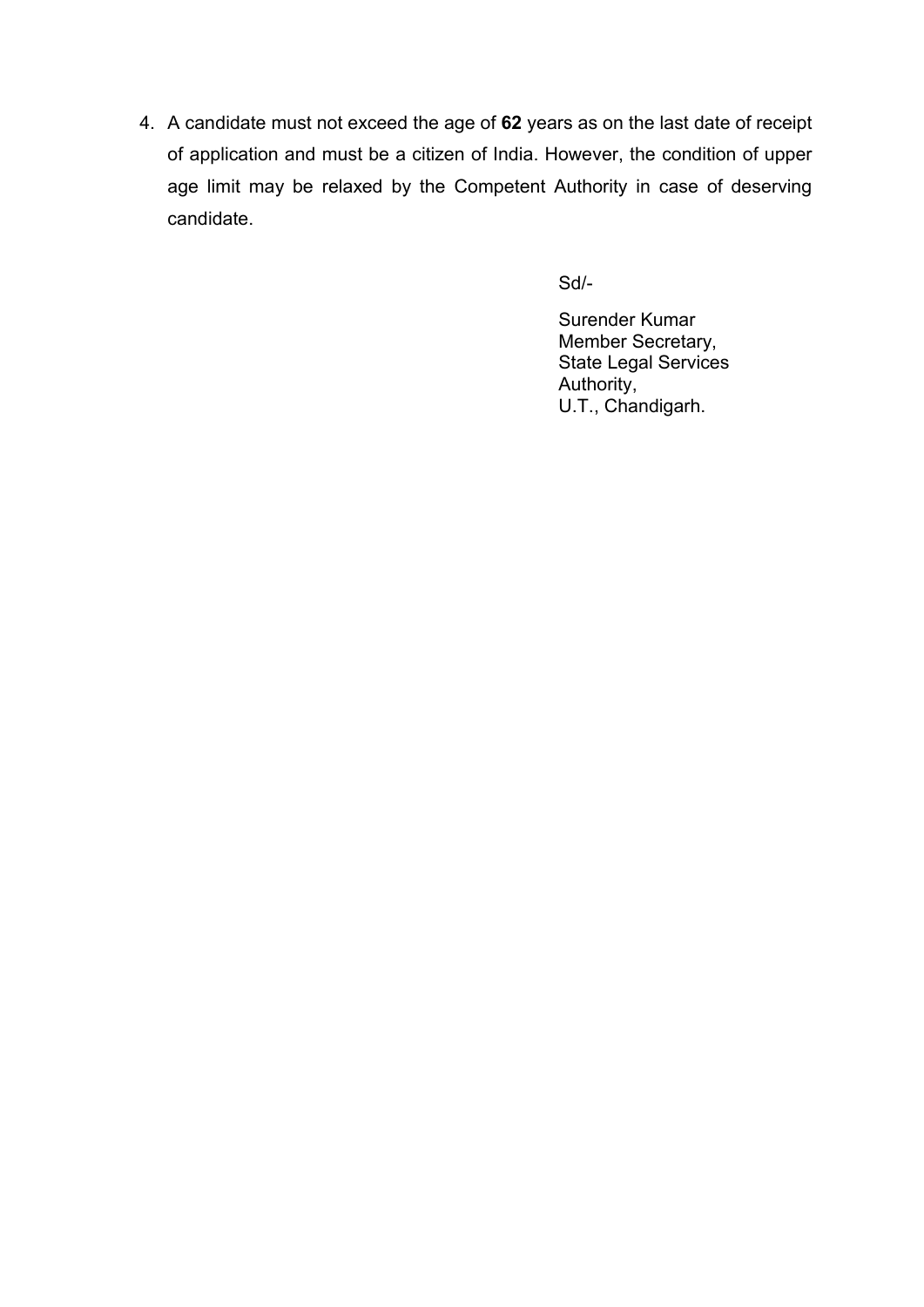# PROFORMA

#### APPLICATION FOR THE POST OF

- 1. Name of the Applicant :
	- (In Block letters)
- 2. Father's Name:

(In Block Letters)

- 3. Date of Birth: (in Christian Era)
- 4. Address: a) Permanent Address
	- b) Correspondence Address
	- c) Contact No.
	- d) Email ID:
- 5. Present Occupation:

#### 6. Educational Qualifications:-

| Examination    | University/Board | Subject | Year of | %age of marks |
|----------------|------------------|---------|---------|---------------|
| Degree/Diploma |                  |         | Passing | Class/Grade   |
|                |                  |         |         | Distinction   |
|                |                  |         |         |               |
|                |                  |         |         |               |
|                |                  |         |         |               |
|                |                  |         |         |               |
|                |                  |         |         |               |
|                |                  |         |         |               |
|                |                  |         |         |               |
|                |                  |         |         |               |

Paste recent passport size photograph duly attested by Gazetted Officer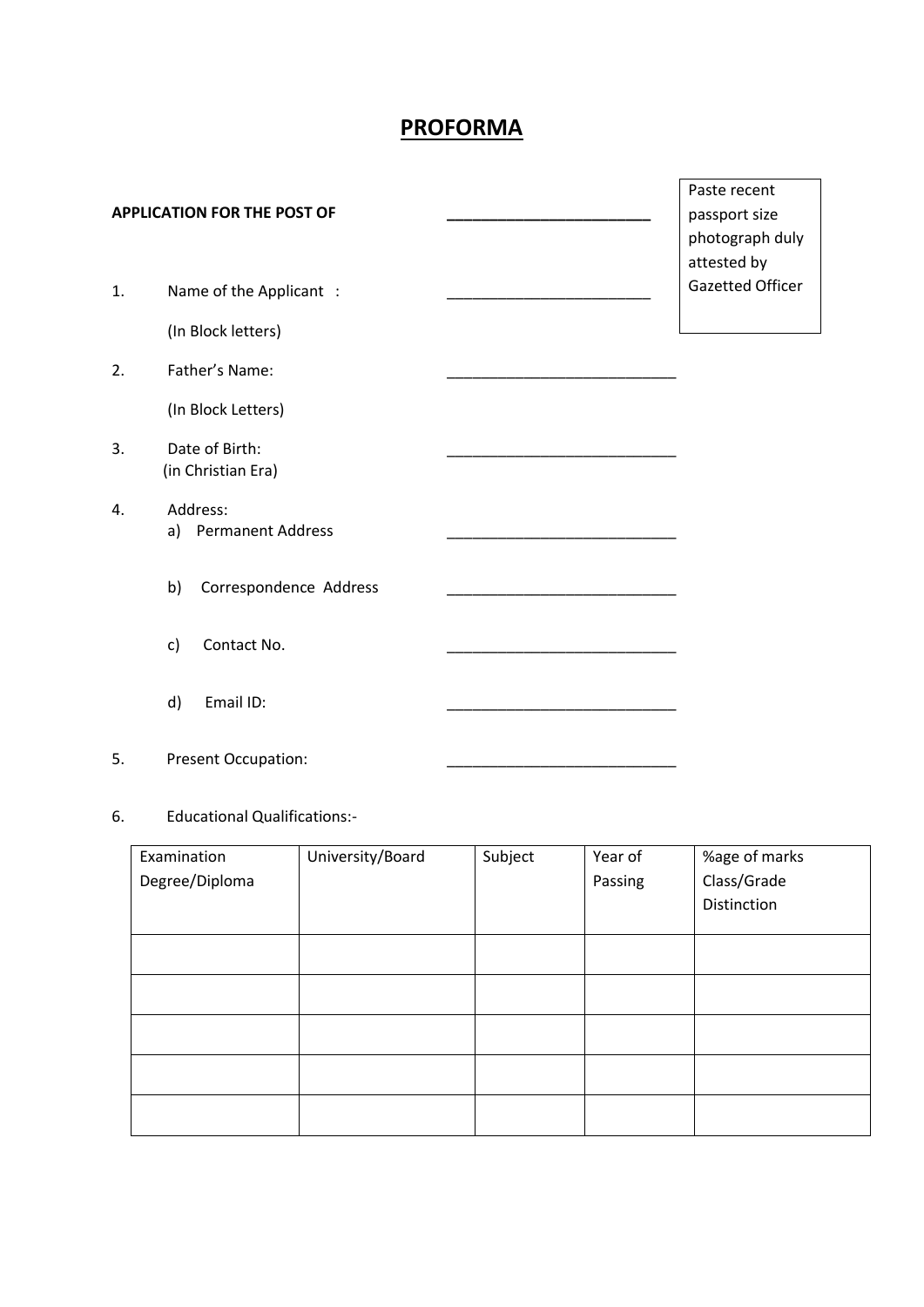| 7. | Experience:            |  |
|----|------------------------|--|
|    |                        |  |
| 8. | Nationality:           |  |
| 9. | <b>Marital Status:</b> |  |

Date:

Place: Place: Signature of the Applicant

## Declaration by the Applicant

- i) I certify that particulars/information given by me in the application form is true and correct according to my knowledge and nothing has been concealed therein and that in case any information/particulars(s) is/are found to be false, fabricated, misrepresented, suppressed or concealed, I shall be liable for appropriate legal action including termination, dismissal or discharge even after appointment without any notice.
- ii) I solemnly affirm and declare that no case/complaint/inquiry is pending against me and I have also not been charge-sheeted in any inquiry/case.
- iii) I have never been debarred from appearing at any examination.
- iv) I understand that if any column is left blank, my application can be rejected.

Date:

Place: Place: Signature of the Applicant